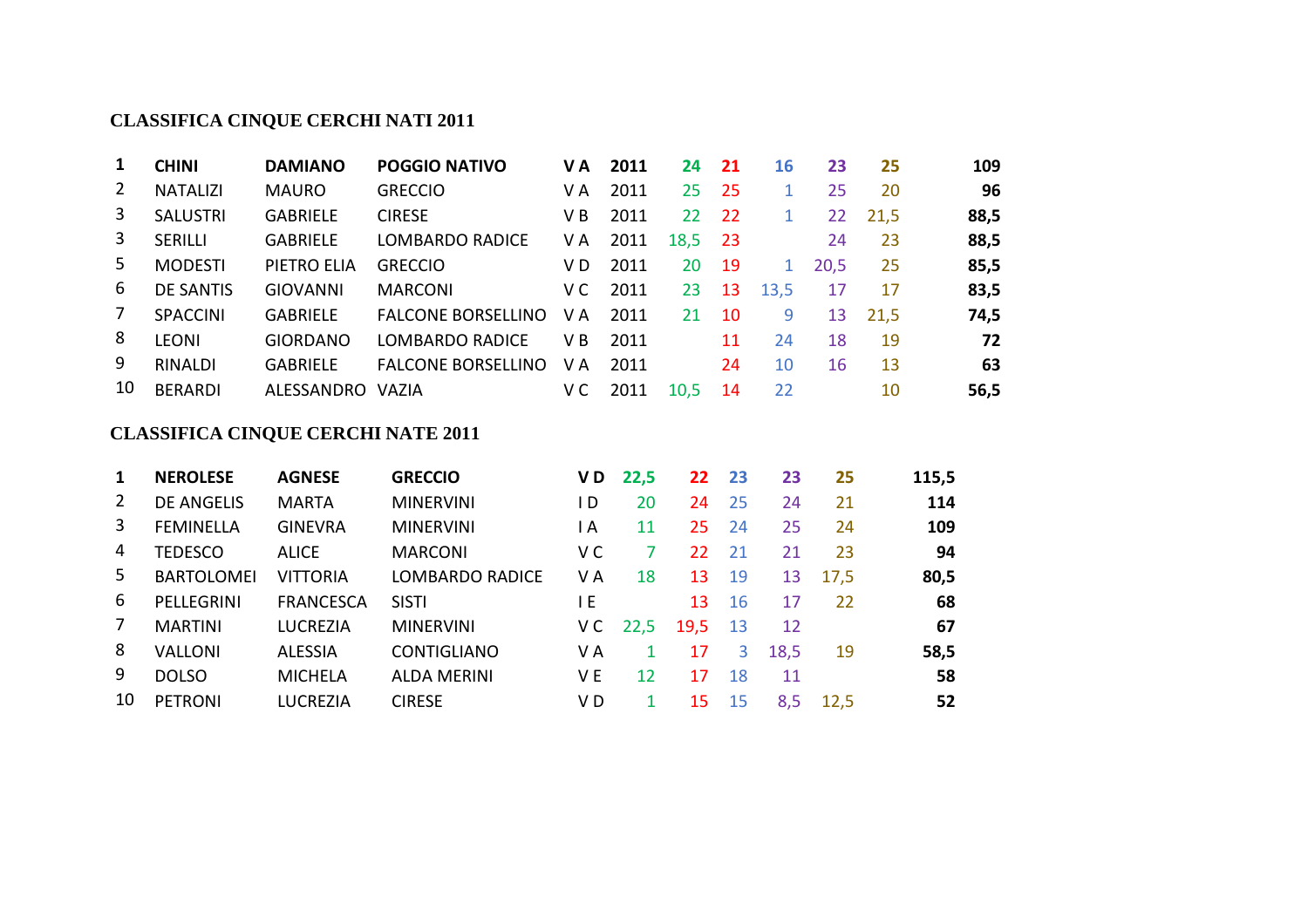| 1  | <b>FAZI</b>       | <b>RICCARDO</b> | <b>CIRESE</b>       | <b>IVD</b>      | 25   | 25      | 25 | 25   | 25 | 125  |
|----|-------------------|-----------------|---------------------|-----------------|------|---------|----|------|----|------|
| 2  | <b>GRIFONI</b>    | <b>ANDREA</b>   | <b>GALILEI</b>      | IV A            | 18   | 21,5    | 20 | 22   | 17 | 98,5 |
| 3  | TEMPESTA          | <b>MATTEO</b>   | <b>MINERVINI</b>    | IV C            | 12,5 | 15,5    | 24 | 23   | 22 | 97   |
| 4  | <b>FIGORILLI</b>  | <b>MATTEO</b>   | <b>CIRESE</b>       | IV E            | 12,5 | 20      | 23 | 20,5 | 16 | 92   |
| 5. | <b>VERDECCHIA</b> | <b>JACOPO</b>   | P.FIDONI            | IV              |      | 21 11,5 | 15 | 17,5 | 24 | 89   |
| 6  | <b>CICCHETTI</b>  | <b>RICCARDO</b> | <b>CIRESE</b>       | IV <sub>D</sub> | 22   | 21,5    | 21 | 24   |    | 88,5 |
| 7  | GIOVANNELLI       | NATHAN          | <b>MARCONI</b>      | V C             | 24   | 25      | 13 | 19   |    | 82   |
| 8  | GIOVANNELLI       | GIANMARCO       | <b>MARCONI</b>      | V C             | 16   | 23      | 19 | 17,5 | 4  | 79,5 |
| 9  | <b>POLLETTI</b>   | <b>FILIPPO</b>  | <b>CIRESE</b>       | IV E            | 23   | 18,5    | 22 | 10   |    | 73,5 |
| 10 | <b>PULCINELLI</b> | DAVI'           | <b>SANTA RUFINA</b> | IV A            | 10   | 15,5    | 12 | 14   |    | 52,5 |

| 1  | <b>FIGORILLI</b>    | <b>SOFIA</b>   | <b>CISLAGHI</b>           | VA              | 24   | 18   | 25 | -25 | 24   | 116  |
|----|---------------------|----------------|---------------------------|-----------------|------|------|----|-----|------|------|
| 2  | <b>PACE</b>         | CARLOTTA       | <b>SANTA RUFINA</b>       | IV A            | 25   | 21   | 1. | 24  | 25   | 96   |
| 3  | <b>GRILLOTTI</b>    | <b>SOFIA</b>   | <b>LOMBARDO RADICE</b>    | IV A            | 12,5 | 23   | 18 | 5   | 15   | 73,5 |
| 4  | <b>PORAZZINI</b>    | PENELOPE       | <b>FALCONE BORSELLINO</b> | IV A            | 16   | 24   | 16 | 16  |      | 72   |
| 5  | <b>RICCO</b>        | <b>GAIA</b>    | P.FIDONI                  | IV A            | 19,5 | 14   | 9  |     | 21   | 64,5 |
| 6  | <b>GRANDE</b>       | <b>GRETA</b>   | <b>MINERVINI</b>          | IV <sub>C</sub> |      | 9,5  | 6  | 20  | 21   | 63,5 |
| 7  | <b>CARCONI</b>      | <b>NICOLE</b>  | <b>MINERVINI</b>          | IV <sub>C</sub> | 16   | 19   | 8  | 1   | 17,5 | 61,5 |
| 8  | <b>FESTUCCIA</b>    | <b>GRETA</b>   | <b>SANTA RUFINA</b>       | IV A            | 18   | 9,58 |    | 18  | 15   | 60,5 |
| 9  | <b>MORLACCHETTI</b> | <b>RACHELE</b> | <b>CIRESE</b>             | IV A            | 19,5 |      | 20 | 19  |      | 58,5 |
| 10 | <b>RECCHIONI</b>    | ANASTASIA      | <b>CIRESE</b>             | IV A            | 22,5 |      | 19 | 15  |      | 56,5 |
| 10 | <b>SMITH</b>        | <b>GAIA</b>    | <b>MAIORANA</b>           | IV B            | 12,5 |      | 23 | 21  |      | 56,5 |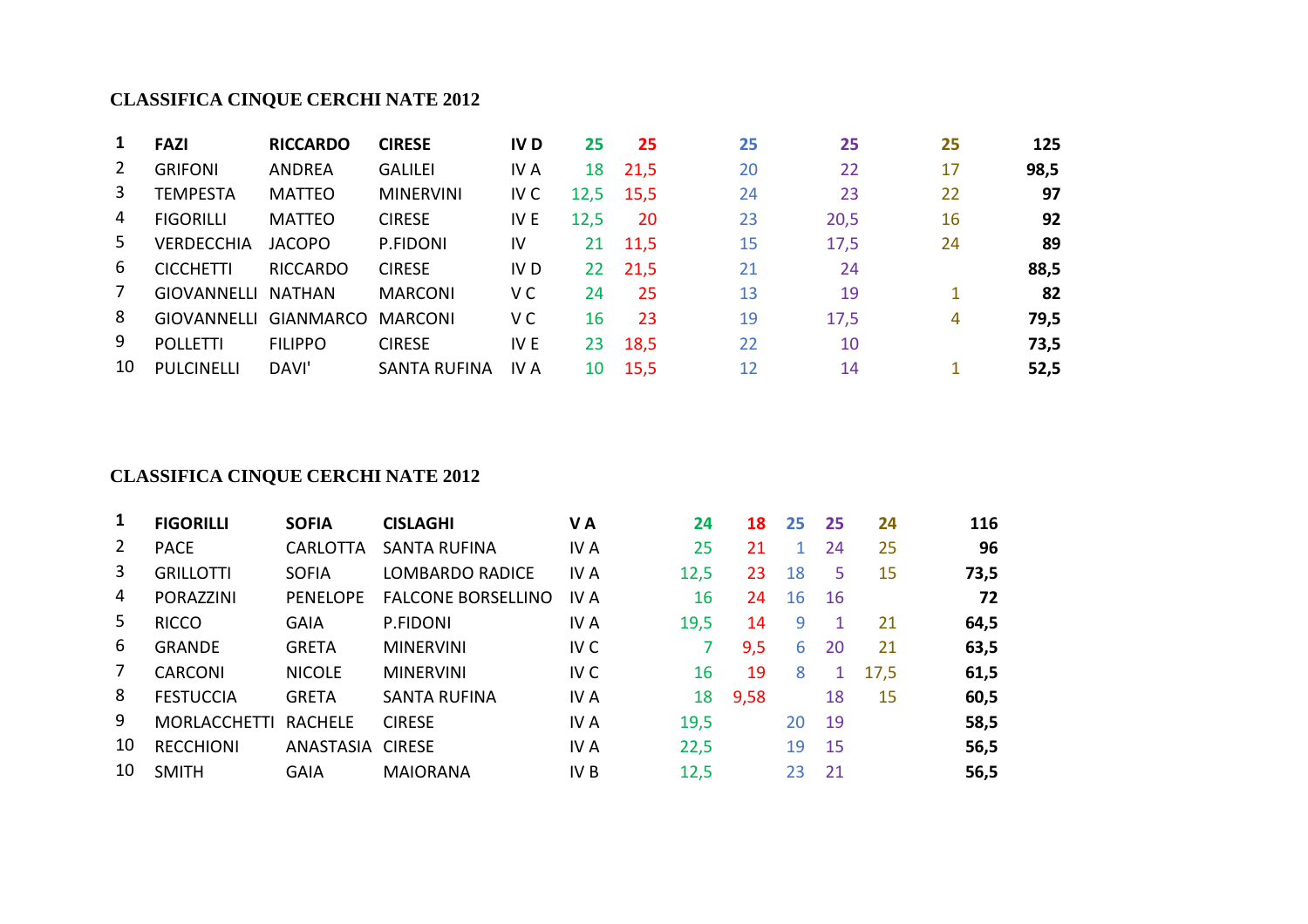| 1  | <b>CANTONETTI</b>  | <b>GABRIELE</b> | <b>VAZIA</b>              | III D | 25 | 25   | 24 | 25             | 25                       | 124  |
|----|--------------------|-----------------|---------------------------|-------|----|------|----|----------------|--------------------------|------|
| 2  | <b>GIOVANNELLI</b> | NICOLO'         | <b>MINERVINI</b>          | III C | 16 | 15,5 | 25 | 19             | 23                       | 98,5 |
| 3  | <b>NOVELLI</b>     | <b>SAMUELE</b>  | <b>CIRESE</b>             | III B | 18 | 21   | 12 | 20             | 24                       | 95   |
| 4  | <b>MITROTTI</b>    | <b>ALBERTO</b>  | <b>MARCONI</b>            | III A | 24 | 19   | 1  |                | 17,5 20,5                | 82   |
| 4  | <b>VALENTINI</b>   | <b>RICCARDO</b> | <b>MAIORANA</b>           | III E | 22 | 17   | 20 | 23             | $\overline{\phantom{0}}$ | 82   |
| 6  | <b>IMPERATORI</b>  | <b>KEVIN</b>    | <b>FALCONE BORSELLINO</b> | III A | 19 | 22   | 23 | $\blacksquare$ | 20,5                     | 80,5 |
| 7  | RAZZANO            | <b>SIMONE</b>   | <b>MINERVINI</b>          | III B | 23 | 13,5 | 6  |                | 17,5 16,5                | 76,5 |
| 8  | <b>PITOTTI</b>     | <b>MAURIZIO</b> | <b>MINERVINI</b>          | III A | 20 | 23   | 15 | 21             | $\overline{\phantom{a}}$ | 69   |
| 9  | <b>MONTORIO</b>    | <b>RICCARDO</b> | VAZIA                     | III D | 17 | 13,5 | 1  | 14             | -22                      | 67,5 |
| 10 | <b>SASSI</b>       | <b>LUCA</b>     | VAZIA                     | III D | 14 | 15,5 | 21 | 5              | 5                        | 60,5 |

| 1  | <b>AGABITI</b>     | <b>ALESSIA</b>   | <b>MAIORANA</b>    | III E            | 23              | 24                       | 25 | 24   | 22                       | 118  |
|----|--------------------|------------------|--------------------|------------------|-----------------|--------------------------|----|------|--------------------------|------|
| 2  | <b>GASTALDELLO</b> | <b>VIOLANTE</b>  | <b>MINERVINI</b>   | III <sub>B</sub> | 14              | 25                       | 21 | 23   | 25                       | 108  |
| 3  | <b>ANTONINI</b>    | <b>EMMA</b>      | <b>MINERVINI</b>   | III <sub>B</sub> | 24              | 21                       | 19 | 18   | 16                       | 98   |
| 4  | <b>BERETTA</b>     | <b>AGNESE</b>    | <b>MARCONI</b>     | III A            | 1               | 23                       | 24 | 25   | 20                       | 93   |
| 5  | <b>CHIARIONI</b>   | VIOLA            | <b>CITTADUCALE</b> | III A            | 18              | 17                       | 15 | 10,5 | 24                       | 84,5 |
| 6  | DAJA               | <b>CASILDA</b>   | <b>MINERVINI</b>   | III <sub>C</sub> | 9               | 13                       | 20 | 13,5 | 22                       | 77,5 |
| 7  | <b>MURATORI</b>    | <b>CECILIA</b>   | <b>ALDA MERINI</b> | III E            | $\qquad \qquad$ | 22                       | 22 | 21,5 | $\overline{\phantom{a}}$ | 65,5 |
| 8  | <b>DE PANFILIS</b> | <b>MATILDE</b>   | <b>CIRESE</b>      | III B            | 14              | 4                        | 6  | 16,5 | 22                       | 62,5 |
| 9  | <b>FRATTALI</b>    | <b>FRANCESCA</b> | <b>CONTIGLIANO</b> | III <sub>B</sub> | 1               | 19                       | 16 | 22,5 | $\blacksquare$           | 58,5 |
| 10 | <b>FASCIOLO</b>    | <b>GIULIA</b>    | LOMBARDO RADICE    | III <sub>B</sub> | 20              | $\overline{\phantom{a}}$ |    | 10,5 | 19                       | 50,5 |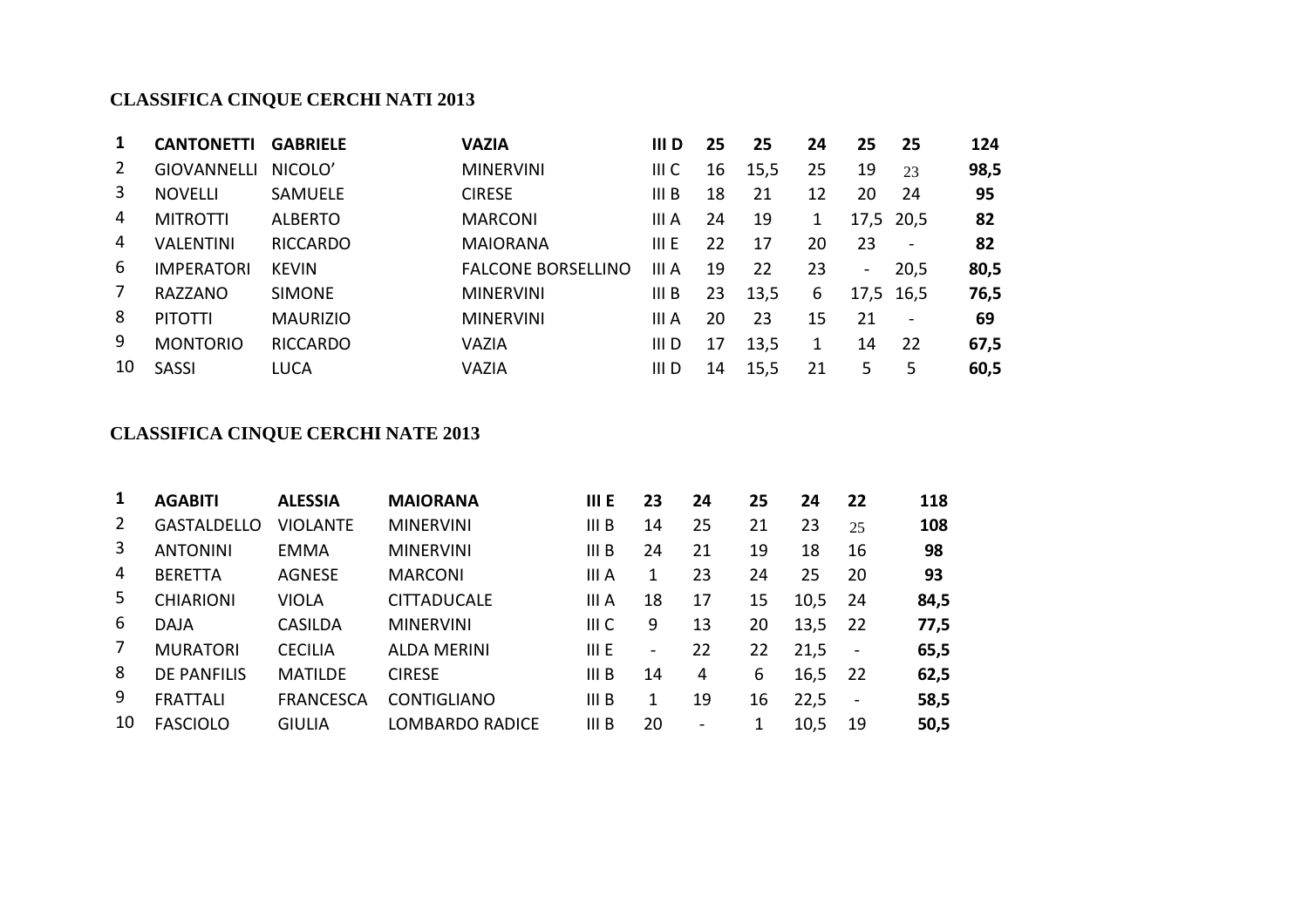|    | <b>TEDESCO</b>   | <b>ANDREA</b>   | <b>MARCONI</b>            | II A  | 25 | 24   | 25   | 22                       | -25            | 121  |
|----|------------------|-----------------|---------------------------|-------|----|------|------|--------------------------|----------------|------|
|    | <b>PECCI</b>     | MANUEL          | <b>FALCONE BORSELLINO</b> | II B  | 23 | 23   | 23   | 15                       | 18             | 102  |
| 3  | PASQUALI         | <b>GABRIELE</b> | <b>MARCONI</b>            | II C  | 24 | 25   | 21,5 | 25                       | $\blacksquare$ | 95,5 |
| 4  | <b>ALFREDINI</b> | <b>MARIO</b>    | <b>CISLAGHI</b>           | II A  | 19 | 20   | 24   | 14                       | 18             | 95   |
| 5. | <b>NICOTRA</b>   | <b>FILIPPO</b>  | <b>CITTADUCALE</b>        | II A  | 21 | 13   | 9,5  | 20                       | 22             | 85,5 |
| 6  | LUNARI           | PIERFRANCESCO   | <b>FALCONE BORSELLINO</b> | II B  | 22 | 4    | 13   | 19                       | 25             | 83   |
|    | <b>MUNZONE</b>   | <b>SAMUELE</b>  | <b>CIRESE</b>             | 11 E  | 15 | 22   | 4,5  |                          | 25             | 67,5 |
| 8  | LA CORTE         | LEONARDO        | <b>MAIORANA</b>           | 11 E  | 18 | 17   | 32   | $\overline{\phantom{a}}$ |                | 67   |
| 9  | <b>ZUCCOLO</b>   | LEONARDO        | <b>CIRESE</b>             | III E | 16 | 11,5 | 9,5  |                          | 21             | 65   |
| 10 | <b>DONATI</b>    | <b>RICCARDO</b> | <b>MINERVINI</b>          | III B | 13 | 15   | 13   | $\overline{\phantom{a}}$ | 5              | 46   |

|    | <b>CARCONI</b>  | <b>NOEMI</b>       | <b>MINERVINI</b>          | II D  | 14,5         | 25   | 20   | 25   | 17   | 101,5 |
|----|-----------------|--------------------|---------------------------|-------|--------------|------|------|------|------|-------|
|    | <b>PECCI</b>    | <b>NORA</b>        | <b>FALCONE BORSELLINO</b> | II B  | 24           | 12   | 21   | 24   | 20,5 | 101,5 |
| 3  | ANGELUCCI       | <b>MARTINA</b>     | <b>CISLAGHI</b>           | II A  | 25           | 18   | 10,5 | 23   | 17   | 93,5  |
| 3  | <b>BERTONI</b>  | <b>GINEVRA</b>     | <b>MINERVINI</b>          | III A | 21           | 15   | 13,5 | 19   | 25   | 93,5  |
| 5. | MENE'           | <b>MARGHERITA</b>  | <b>MINERVINI</b>          | II B  | 22,5         | 16   | 24   | 17   | 13,5 | 93    |
| 6  | <b>MURER</b>    | GIULIA             | <b>MINERVINI</b>          | III C | 22,5         | 23   | 1    | 20   | 25   | 91,5  |
| 7  | <b>PEROTTI</b>  | <b>GIADA SOFIA</b> | <b>MARCONI</b>            | II A  | 14,5         | 14   |      | 21,5 | 20,5 | 70,5  |
| 8  | <b>MORETTI</b>  | <b>SOFIA</b>       | <b>CIRESE</b>             | 11 E  | $\mathbf{1}$ | 10,5 | 25   | 4    | 25   | 65,5  |
| 9  | <b>BALDASSI</b> | <b>MARIASTELLA</b> | <b>MINERVINI</b>          | II B  | 17,5         | 9    | 5    | 21,5 | 9    | 62    |
| 10 | <b>CASTELLI</b> | <b>NOEMI</b>       | <b>MAIORANA</b>           | II A  | 22,5         | 2,5  | 4    | 13   | 17   | 59    |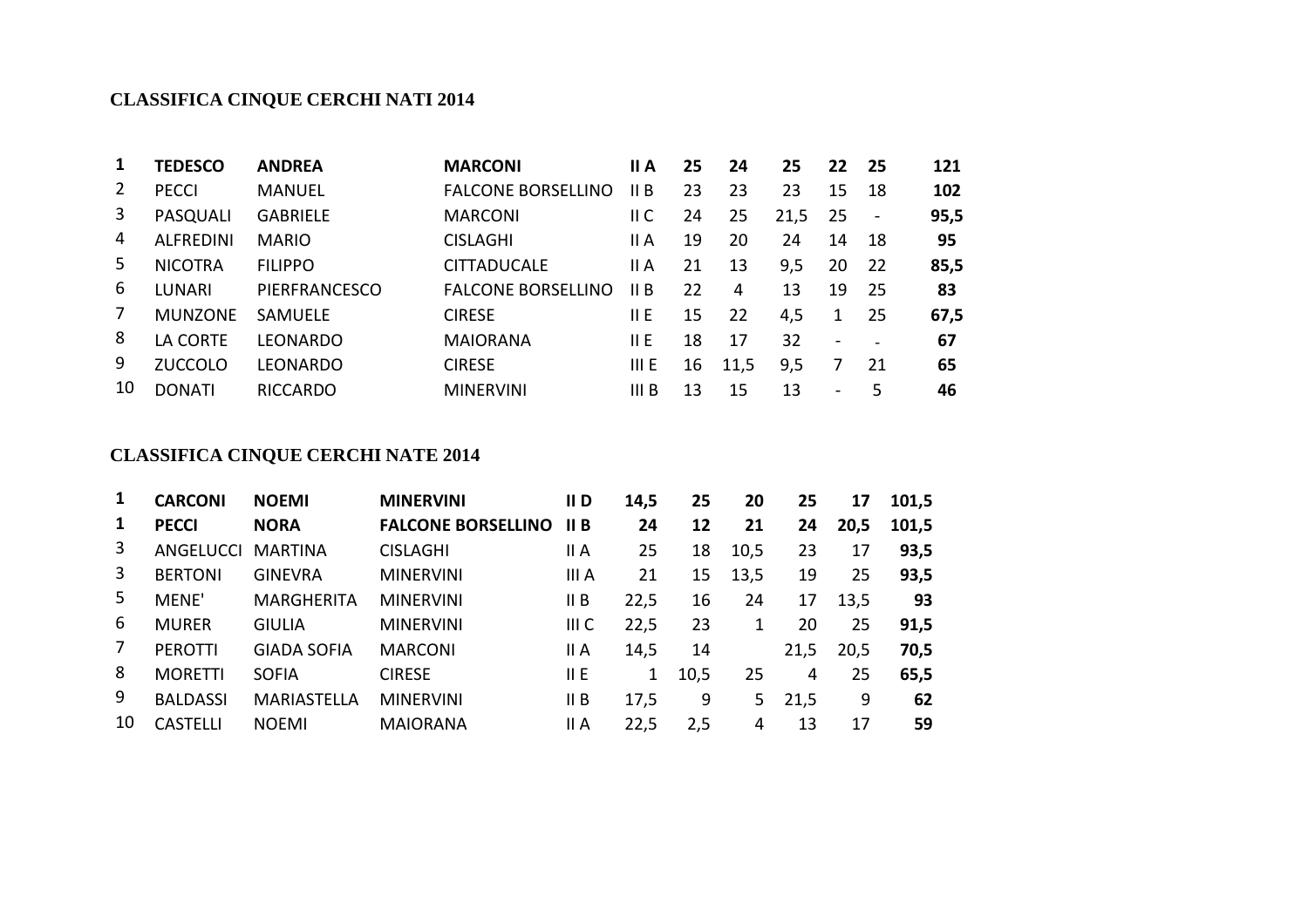|    | <b>SASSI</b>      | <b>DIEGO</b>   | <b>ALDA MERINI</b> | D   | 20   | 19   | 24   | 25   | 18             | 106  |
|----|-------------------|----------------|--------------------|-----|------|------|------|------|----------------|------|
|    | <b>ROMILDO</b>    | <b>AMON</b>    | <b>CISLAGHI</b>    | l A | 23,5 | 24   | 19   | 5    | 16             | 87,5 |
| 3  | <b>MICHELI</b>    | <b>TOMMASO</b> | <b>MINERVINI</b>   | l A | 18,5 | 17   | 13,5 | 21   | 14             | 84   |
| 4  | TADDEI            | ALESSANDRO     | <b>MARCONI</b>     | l A | 23,5 | -23  |      | 15   | 15             | 76,5 |
| 5. | <b>DE SANCTIS</b> | <b>ALESSIO</b> | <b>CIRESE</b>      | ١E  | 12,5 | -16  |      | 21   | 24             | 73,5 |
| 6  | <b>RUGGERI</b>    | TOMMASO        | <b>CIRESE</b>      | l E | 4,5  | -21  | 16   | 5    | 23             | 69,5 |
|    | <b>GENOLI</b>     | <b>ANDREA</b>  | <b>MINERVINI</b>   | I C | 22   | 4    | 11   | 18,5 | $\overline{4}$ | 59,5 |
| 8  | <b>PASCARU</b>    | <b>LUCA</b>    | LOMBARDO RADICE    | l A | 25   | - 22 |      |      | 12             | 59   |
| 9  | LUNARI            | <b>EDOARDO</b> | <b>CIRESE</b>      | l E | 15   | 15   | 19   | 5    | 1              | 55   |
| 10 | <b>RUGGERI</b>    | LEONARDO       | <b>CIRESE</b>      | ١E  |      | 20   | 9    | 5.   | 20             | 55   |

| 1              | <b>QUINZI</b>            | <b>MARIA CAMILLA</b> | <b>CISLAGHI</b>         | II A | 25 | 24           | 24   | 25   | 25   | 123   |
|----------------|--------------------------|----------------------|-------------------------|------|----|--------------|------|------|------|-------|
| $\overline{2}$ | <b>VERDECCHIA</b>        | EMMA                 | <b>CIRESE</b>           | ΙE   | 24 | 25           | 20   | 24   | 20,5 | 113,5 |
| 3              | <b>CENCIARELLI</b>       | <b>ELISA</b>         | <b>MINERVINI</b>        | I C  | 19 | 23           | 22   | 21,5 | 23   | 108,5 |
| 4              | <b>GUERRINI</b>          | <b>MARGHERITA</b>    | <b>CIRESE</b>           | ΙE   | 23 | 20           | 12   | 23   | 23   | 101   |
| 5.             | <b>FORMICHETTI ALICE</b> |                      | <b>CIRESE</b>           | I A  | 11 | 21           | 23   |      | 23   | 78    |
| 6              | <b>MARINELLI</b>         | <b>ALICE</b>         | <b>MINERVINI</b>        | I C  | 15 | 14           | 25   | 18   | 5    | 77    |
| 7              | <b>ARUFFO</b>            | <b>SERENA</b>        | <b>VALLE DEL VELINO</b> | I A  | 21 | -12          | 19   | 21,5 |      | 73,5  |
| 8              | <b>PITOTTI</b>           | ALBA                 | <b>MINERVINI</b>        | l A  | 17 | $\mathbf{1}$ | 13,5 | 15,5 | 17   | 64    |
| 9              | <b>BATTISTI</b>          | <b>SARA</b>          | <b>CIRESE</b>           | 1 E  |    | 9            | 3    | 18   | 18,5 | 48,5  |
| 10             | <b>DE ANGELIS</b>        | <b>GIOIA</b>         | <b>MINERVINI</b>        | ΙA   | 8  | 4            | 9    |      | 20,5 | 41,5  |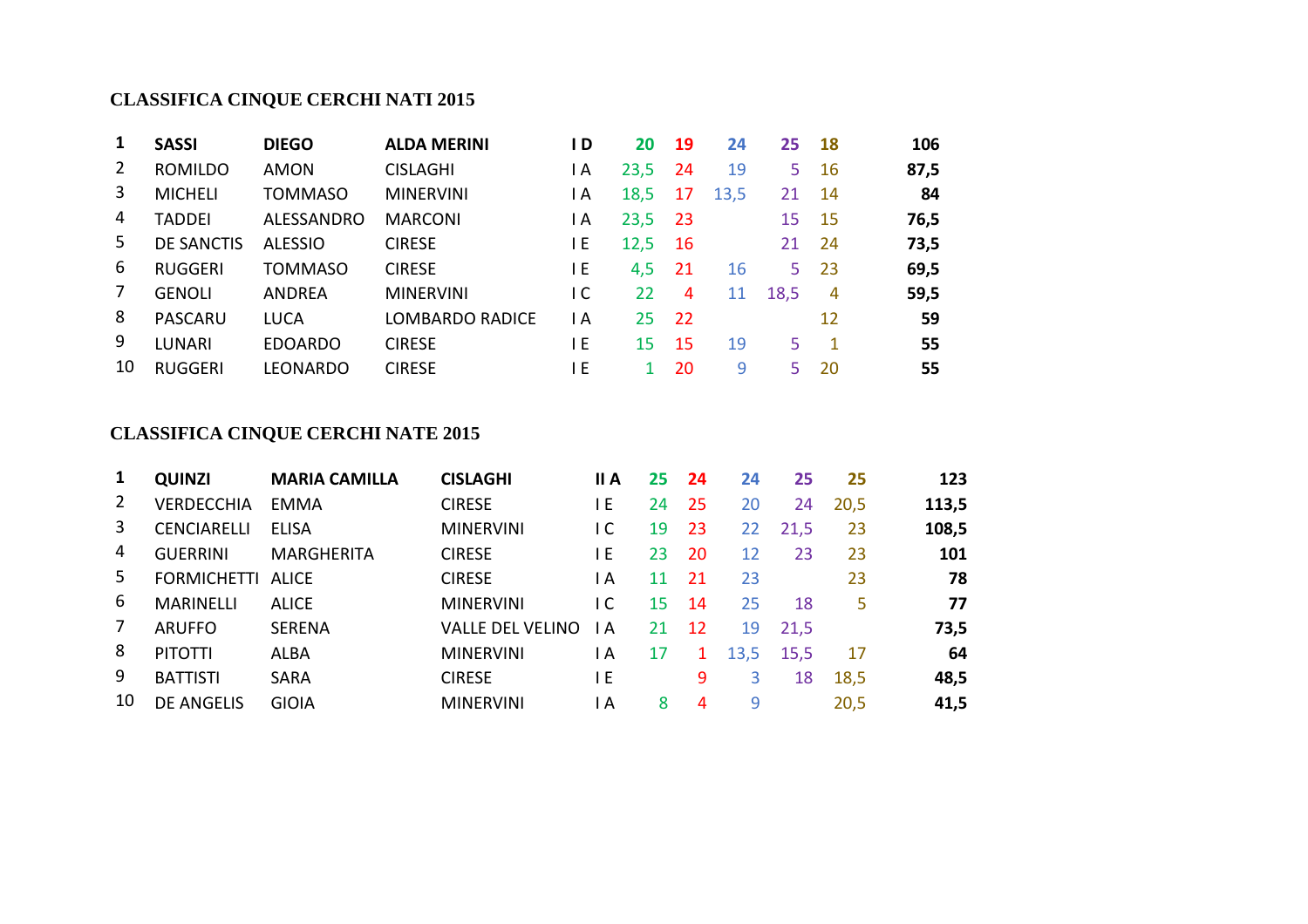#### **PREMIAZIONI SCUOLA DELL'INFANZIA**

#### **RAGAZZI**

| ANGELUCCI            | <b>LEONARDO</b>         | <b>MINERVINI</b>       | 2016 |
|----------------------|-------------------------|------------------------|------|
| <b>BONI</b>          | <b>EMANUELE</b>         | <b>MARAINI</b>         | 2016 |
| <b>CAPPONI</b>       | <b>MICHELE</b>          | <b>FASSINI</b>         | 2016 |
| <b>CARDONE</b>       | <b>GIULIO</b>           | <b>MINERVINI</b>       | 2016 |
| <b>COLANTONI</b>     | <b>TOMMASO</b>          | <b>SANTA CHIARA</b>    | 2016 |
| <b>CRUCIANI</b>      | <b>GIAMMARCO</b>        | <b>SANTA CHIARA</b>    | 2016 |
| <b>D'ANGELI</b>      | <b>LORENZO</b>          | <b>DIVINO AMORE</b>    | 2016 |
| <b>D'ANGELI</b>      | <b>MATTEO</b>           | <b>SANTA RUFINA</b>    | 2016 |
| <b>DE ANGELIS</b>    | <b>DIEGO</b>            | <b>FASSINI</b>         | 2016 |
| <b>DE PANFILIS</b>   | <b>FILIPPO FEDERICO</b> | <b>FASSINI</b>         | 2016 |
| <b>GIUSEPPINI</b>    | <b>FRANCESCO</b>        | <b>ALDA MERINI</b>     | 2016 |
| <b>IANNUCCI</b>      | <b>PIERSERGIO</b>       | <b>S.SASSETTI</b>      | 2016 |
| <b>LELLI MODESTI</b> | <b>FILIPPO</b>          | POGGIO FIDONI          | 2016 |
| <b>MALFATTI</b>      | <b>TOMMASO</b>          | <b>MARAINI</b>         | 2016 |
| <b>MANZARA</b>       | <b>FEDERICO</b>         | <b>MINERVINI</b>       | 2016 |
| <b>MARINI</b>        | <b>DANIELE</b>          | <b>CIRESE</b>          | 2016 |
| <b>MARINI</b>        | <b>DANIELE</b>          | <b>CIRESE</b>          | 2016 |
| <b>PROIETTI</b>      | <b>GIOVANNI</b>         | <b>SANTA LUCIA</b>     | 2016 |
| <b>SAPORITO</b>      | PASQUALE                | <b>MINERVINI</b>       | 2016 |
| SPADONI              | <b>MATTIA</b>           | <b>FASSINI</b>         | 2016 |
| <b>TASSELLI</b>      | LORENZO                 | <b>DIVINO AMORE</b>    | 2016 |
| ZANIN                | <b>LORENZO</b>          |                        | 2016 |
| <b>CAVALLI</b>       | <b>TITO FLAVIO</b>      | <b>BAMBIN GESU'</b>    | 2017 |
| <b>FEDERICI</b>      | <b>FILIPPO</b>          | PIAZZA TEVERE          | 2017 |
| <b>HANEL</b>         | <b>ADRIEN</b>           | <b>BORGO S.ANTONIO</b> | 2017 |
| <b>MARROCCO</b>      | <b>LEO</b>              | <b>DIVINO AMORE</b>    | 2017 |
| <b>PORFIRI</b>       | <b>EMANUELE</b>         | <b>GRECCIO</b>         | 2017 |